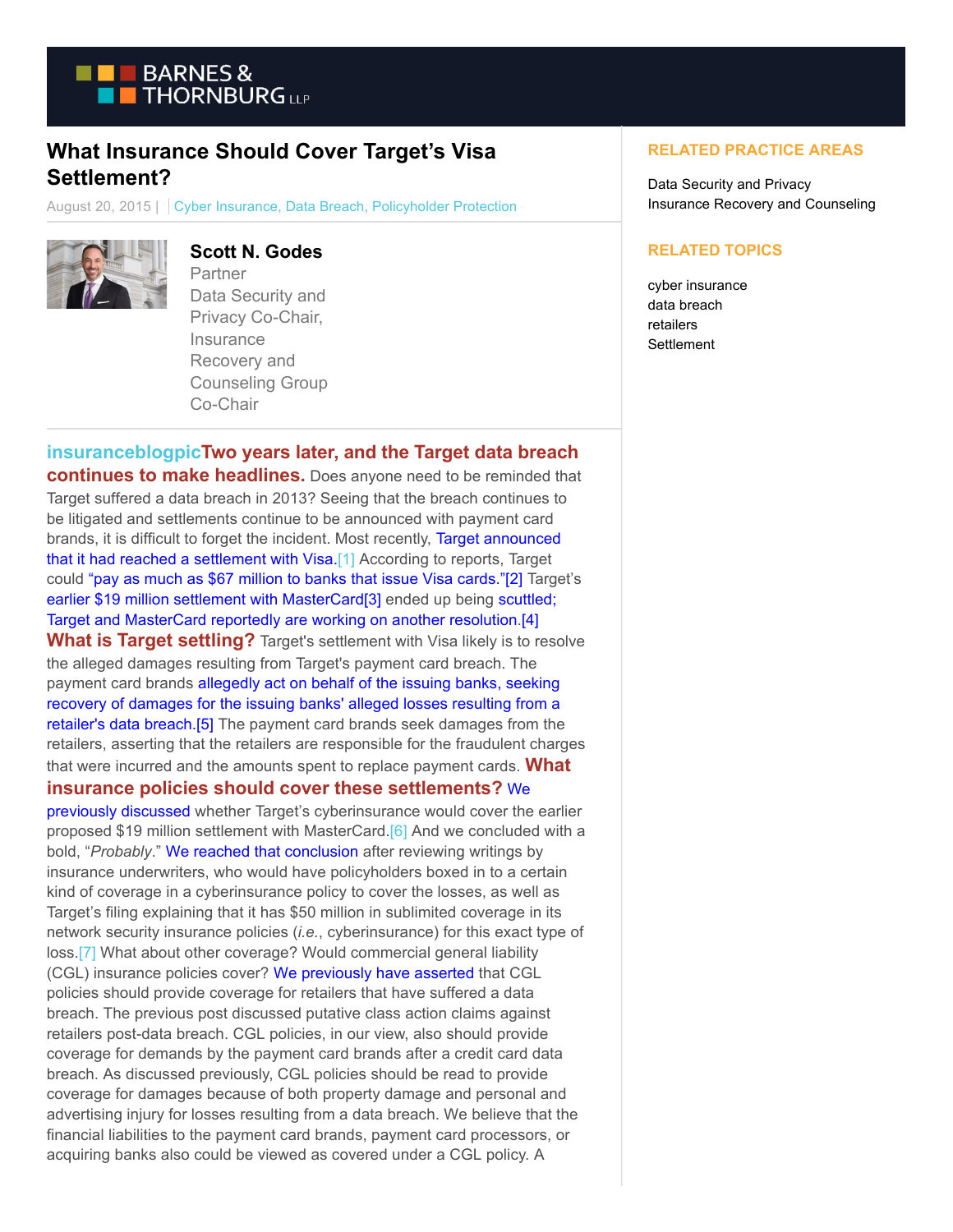typical CGL insurance policy states that the insurance company will pay those sums that the insured becomes legally obligated to pay as damages because of property damage or personal and advertising injury. Are the assessments from payment card brands "damages"? For purposes of an insurance analysis, we believe that the amounts paid to the card brands, processor, or acquiring bank could be viewed as resolving financial liabilities, and the resolution of those liabilities could be viewed as damages. It should be seen as a basic insurance coverage principle that a settlement of a financial liability meets the definition of "damages." Money taken by the payment card processor or acquiring bank should be seen as a resolution of financial liabilities. And, in the words of MasterCard and Visa documents, the amounts paid to resolve the financial liabilities may be viewed as "settlements." In the MasterCard *Account Data Compromise User Guide*, (June 26, 2014), it states that the final step in a credit card data breach privacy incident is the:

["financial settlement of losses encountered as a result of an](http://www.mastercard.com/us/merchant/pdf/Account_Data_Compromise_User_Guide.pdf) ADC [Account Data Compromise] Event, including operational reimbursement, fraud recovery, and ADC Event case management.["\[8\]](https://btlaw.com/en/insights/blogs/policyholder-protection/2015/what-insurance-should-cover-targets-visa-settlement?p=1#_ftn8)

[A version of Visa's Global Compromised Account Recovery Guide \(GCAR\)](https://www.icba.org/files/Bancard/PDFs/GlobalCompromiseAccountRecoveryGuide01142015.pdf) that may be found on the web defines Visa's imposition of financial liability as an acquiring bank "Settlement."<sup>[9]</sup> In sum, if the insured were legally obligated to pay "damages" (settlement of financial liability) because of property damage (loss of use of credit cards) or personal and advertising injury (publication of private information), the requirements a CGL policy's insuring agreement should be viewed as being satisfied. **Takeaways** The Target payment card data breach continues to provide food for thought when it comes to insurance coverage and risk transfer. New information that develops about Target's liabilities, and resolution of them, provides a good time to evaluate how insurance would cover the losses. Policyholders should consider using announcements like this as an opportunity to evaluate their insurance program and consider how the policies would apply. [\[1\]S](https://btlaw.com/en/insights/blogs/policyholder-protection/2015/what-insurance-should-cover-targets-visa-settlement?p=1#_ftnref1)hannon Pettypiece & Elizabeth Dexheimer, *Target Reaches \$67 Million Agreement with Visa Over Breach*, Bloomberg Business (Aug. 18, 2015), available at [http://www.bloomberg.com/news/articles/2015-08-18/target-says-it](http://www.bloomberg.com/news/articles/2015-08-18/target-says-it-has-reached-settlement-with-visa-over-data-breach)has-reached-settlement-with-visa-over-data-breach. [\[2\]](https://btlaw.com/en/insights/blogs/policyholder-protection/2015/what-insurance-should-cover-targets-visa-settlement?p=1#_ftnref2) *Id.* [\[3\] S](https://btlaw.com/en/insights/blogs/policyholder-protection/2015/what-insurance-should-cover-targets-visa-settlement?p=1#_ftnref3)cott Godes, *Will Cyberinsurance Cover Target's \$19 Million Settlement With MasterCard?*, BT Policyholder Protection Blog (April 20, 2015), available at [https://www.btpolicyholderprotection.com/will-insurance-cover-targets-](https://www.btpolicyholderprotection.com/will-insurance-cover-targets-19-million-mastercard-settlement/)19-million-mastercard-settlement/. [\[4\]](https://btlaw.com/en/insights/blogs/policyholder-protection/2015/what-insurance-should-cover-targets-visa-settlement?p=1#_ftnref4) Robin Sidel, *Target to Settle Claims Over Data Breach*, Wall Street Journal (Aug. 18, 2015), available at [http://www.wsj.com/articles/target-reaches-settlement-with-visa-over-2013](http://www.wsj.com/articles/target-reaches-settlement-with-visa-over-2013-data-breach-1439912013) data-breach-1439912013. [\[5\]](https://btlaw.com/en/insights/blogs/policyholder-protection/2015/what-insurance-should-cover-targets-visa-settlement?p=1#_ftnref5) MasterCard's Security Rules and Procedures could be read to suggest that MasterCard is acting as an agent for issuing banks and demands against retailers are made on behalf of the issuing banks in whole or in part. MasterCard, *Security Rules and Procedures – Merchant Edition*, § 10.2.5.3 (Feb. 5, 2015) available at [http://www.mastercard.com](http://www.mastercard.com/us/merchant/pdf/SPME-Entire_Manual_public.pdf) /us/merchant/pdf/SPME-Entire Manual public.pdf. Visa's Global Compromised Account Recovery (GCAR) Guide also could be read to suggest that Visa is acting as an agent pursuing the damages that issuing banks allegedly suffered as a result of fraudulent charges and replaced cards. Visa, Inc., *Visa Core Rules and Visa Product and Service Rules*, at 521 (Apr. 15, 2015), available at [http://usa.visa.com/download/about\\_visa](http://usa.visa.com/download/about_visa/15-April-2015-Visa-Rules-Public.pdf)